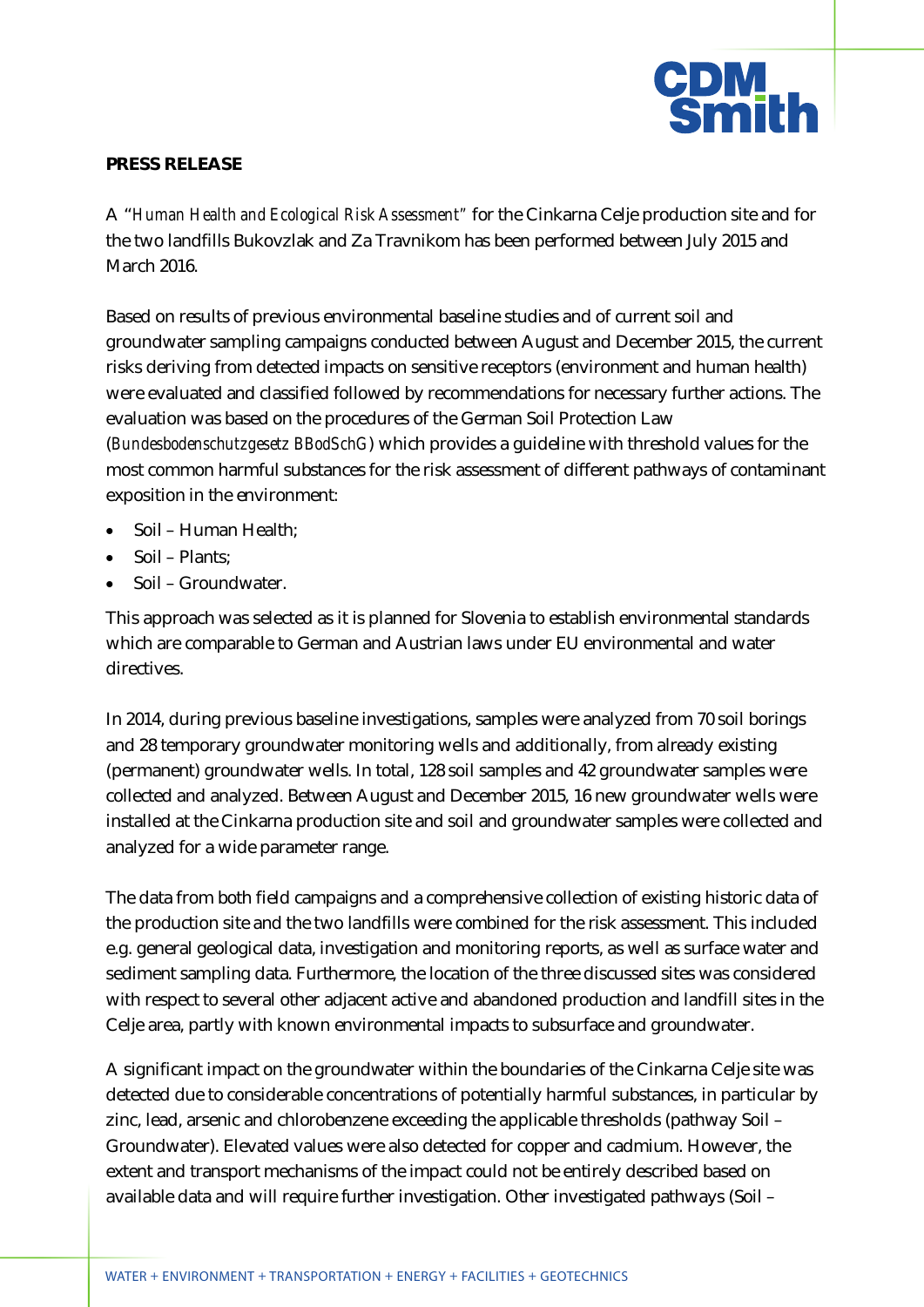

Human Health, Soil – Plant) were classified as minor to not relevant with respect to described site-specific conditions. The pattern of detected substances indicates that the different contamination sources are caused by historic deposits from former production residuals and did not originate from current site operations.

Further investigations for some of the pathways are necessary to finalize the risk assessment at the required level of accuracy. Based on the results of these investigations, corrective action might be deemed necessary, e.g. groundwater treatment or containment and/or hot-spot remediation in soil.

However, any corrective action needs to follow the principles of adequacy and proportionality with respect to the site location in a widely polluted industrial area. In any case, the measures will either eliminate the contamination source (hot-spots), interrupt the relevant pathway or reduce or eliminate the potential exposure of receptors.

At the landfill areas Bukovzlak and Za Travnikom previous investigation and groundwater monitoring activities revealed concentrations above the applicable threshold values of several heavy metals and arsenic in some observation wells located airside of the dam or downgradient in the wider area. Partly, the evaluation of risks to human health and the environment had to be based on assumptions because detailed delineation data and a sufficient monitoring grid is not yet existing.

Based on available data the flow path of the groundwater and the potential extent of pollutants coming from the landfill sites cannot be explained in sufficient detail. In accordance with common practice, the installation of well galleries in groundwater flow direction is recommended to complete the required evaluation of contaminant pathways in the risk assessment. Additional wells would also cover future legal requirements to monitor the wider downgradient area of landfills. Results of recommended additional investigations will reveal if corrective actions for the landfill sites from an environmental point of view have to be undertaken.

The following table summarizes the risk evaluation based on currently available data: